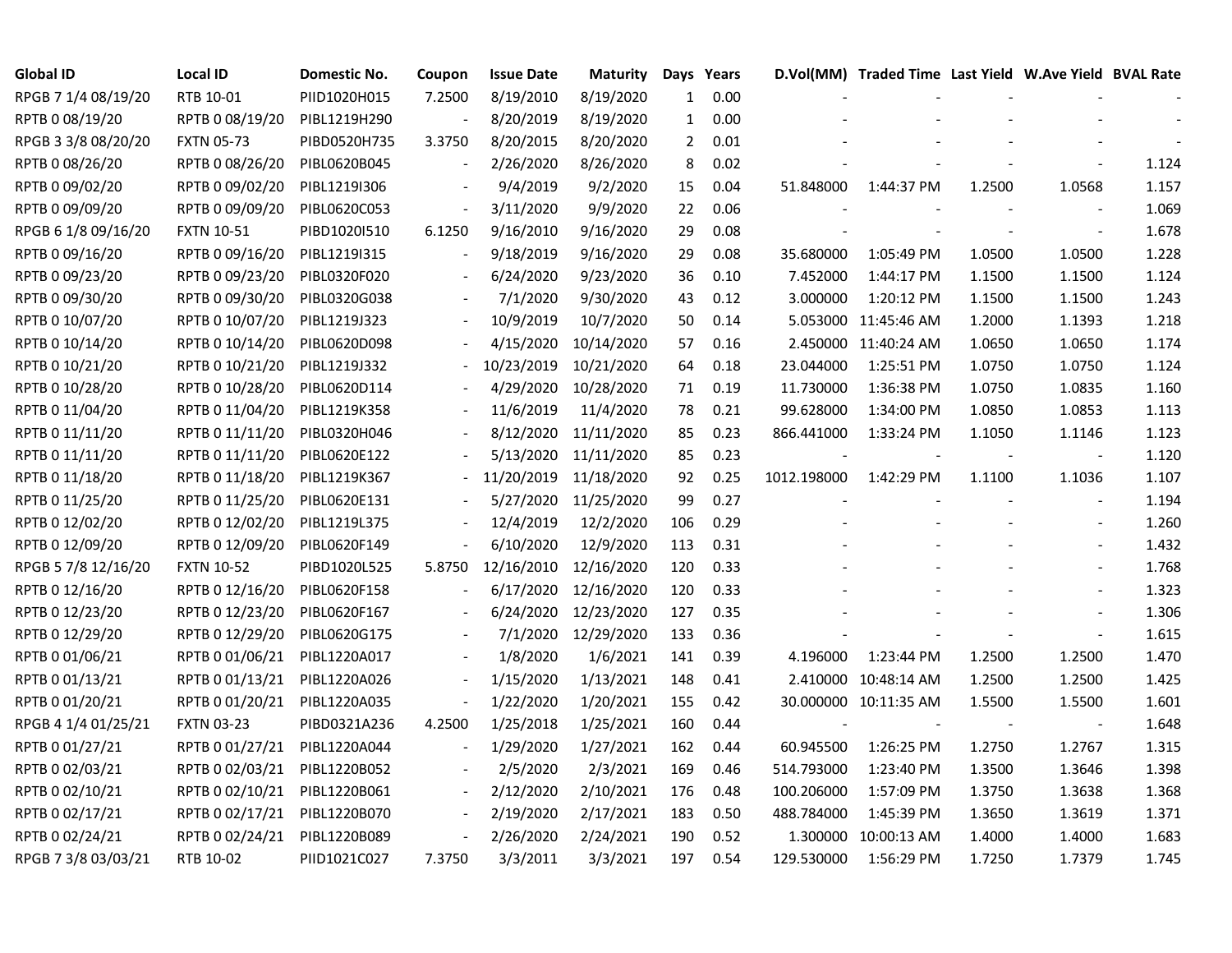| <b>Global ID</b>     | Local ID          | Domestic No. | Coupon                   | <b>Issue Date</b> | <b>Maturity</b> |     | Days Years |            | D.Vol(MM) Traded Time Last Yield W.Ave Yield BVAL Rate |        |                          |       |
|----------------------|-------------------|--------------|--------------------------|-------------------|-----------------|-----|------------|------------|--------------------------------------------------------|--------|--------------------------|-------|
| RPTB 0 03/03/21      | RPTB 0 03/03/21   | PIBL1220C097 |                          | 3/4/2020          | 3/3/2021        | 197 | 0.54       |            |                                                        |        |                          | 1.494 |
| RPTB 0 03/10/21      | RPTB 0 03/10/21   | PIBL1220C104 |                          | 3/11/2020         | 3/10/2021       | 204 | 0.56       |            |                                                        |        |                          | 1.509 |
| RPTB 0 03/17/21      | RPTB 0 03/17/21   | PIBL1220C113 |                          | 3/18/2020         | 3/17/2021       | 211 | 0.58       |            |                                                        |        |                          | 1.527 |
| RPGB 3 1/2 03/20/21  | <b>FXTN 07-57</b> | PIBD0721C574 | 3.5000                   | 3/20/2014         | 3/20/2021       | 214 | 0.59       | 108.143000 | 1:56:12 PM                                             | 1.7350 | 1.7275                   | 1.755 |
| RPTB 0 04/07/21      | RPTB 0 04/07/21   | PIBL1220D149 |                          | 4/8/2020          | 4/7/2021        | 232 | 0.64       |            |                                                        |        | $\overline{\phantom{a}}$ | 1.579 |
| RPTB 0 04/14/21      | RPTB 0 04/14/21   | PIBL1220D158 |                          | 4/15/2020         | 4/14/2021       | 239 | 0.65       |            |                                                        |        | $\blacksquare$           | 1.638 |
| RPTB 0 04/21/21      | RPTB 0 04/21/21   | PIBL1220D167 |                          | 4/22/2020         | 4/21/2021       | 246 | 0.67       |            | 0.217000 10:18:47 AM                                   | 1.6000 | 1.6000                   | 1.632 |
| RPGB 6 1/2 04/28/21  | <b>FXTN 10-53</b> | PIBD1021D531 | 6.5000                   | 4/28/2011         | 4/28/2021       | 253 | 0.69       | 220.000000 | 1:17:44 PM                                             | 1.7500 | 1.7600                   | 1.786 |
| RPTB 0 04/28/21      | RPTB 0 04/28/21   | PIBL1220D176 |                          | 4/29/2020         | 4/28/2021       | 253 | 0.69       |            | 5.800000 11:13:01 AM                                   | 1.6000 | 1.6000                   | 1.515 |
| RPTB 0 05/05/21      | RPTB 0 05/05/21   | PIBL1220E184 |                          | 5/6/2020          | 5/5/2021        | 260 | 0.71       |            | 42.200000 11:12:27 AM                                  | 1.6500 | 1.6737                   | 1.717 |
| RPTB 0 05/12/21      | RPTB 0 05/12/21   | PIBL1220E193 |                          | 5/13/2020         | 5/12/2021       | 267 | 0.73       |            |                                                        |        | $\overline{\phantom{a}}$ | 1.747 |
| RPTB 0 05/19/21      | RPTB 0 05/19/21   | PIBL1220E200 |                          | 5/20/2020         | 5/19/2021       | 274 | 0.75       |            |                                                        | $\sim$ | $\blacksquare$           | 1.696 |
| RPTB 0 05/26/21      | RPTB 0 05/26/21   | PIBL1220E219 |                          | 5/27/2020         | 5/26/2021       | 281 | 0.77       |            | 4.504000 11:38:15 AM                                   | 1.6750 | 1.6972                   | 1.693 |
| RPTB 0 06/02/21      | RPTB 0 06/02/21   | PIBL1220F227 |                          | 6/3/2020          | 6/2/2021        | 288 | 0.79       |            | 3.000000 10:58:16 AM                                   | 1.6750 | 1.6750                   | 1.759 |
| RPTB 0 06/09/21      | RPTB 0 06/09/21   | PIBL1220F236 |                          | 6/10/2020         | 6/9/2021        | 295 | 0.81       |            | 32.106000 11:10:16 AM                                  | 1.7000 | 1.7000                   | 1.743 |
| RPGB 4 7/8 06/13/21  | RTB 03-09         | PIID0321F092 | 4.8750                   | 6/13/2018         | 6/13/2021       | 299 | 0.82       |            | 21.810000 11:40:32 AM                                  | 1.7900 | 1.7927                   | 1.805 |
| RPTB 0 06/16/21      | RPTB 0 06/16/21   | PIBL1220F245 |                          | 6/17/2020         | 6/16/2021       | 302 | 0.83       |            |                                                        |        |                          | 1.752 |
| RPTB 0 06/23/21      | RPTB 0 06/23/21   | PIBL1220F254 |                          | 6/24/2020         | 6/23/2021       | 309 | 0.85       | 0.300000   | 1:38:13 PM                                             | 1.7000 | 1.7000                   | 1.762 |
| RPTB 0 06/30/21      | RPTB 0 06/30/21   | PIBL1220G262 | $\overline{a}$           | 7/1/2020          | 6/30/2021       | 316 | 0.87       |            | 0.320000 11:25:32 AM                                   | 1.7000 | 1.7000                   | 1.753 |
| RPTB 0 07/07/21      | RPTB 0 07/07/21   | PIBL1220G271 | $\overline{\phantom{a}}$ | 7/8/2020          | 7/7/2021        | 323 | 0.88       | 71.542000  | 1:17:35 PM                                             | 1.7250 | 1.7250                   | 1.728 |
| RPTB 0 07/14/21      | RPTB 0 07/14/21   | PIBL1220G280 |                          | 7/15/2020         | 7/14/2021       | 330 | 0.90       |            | 1.190000 10:42:07 AM                                   | 1.7300 | 1.7300                   | 1.756 |
| RPTB 0 07/21/21      | RPTB 0 07/21/21   | PIBL1220G299 |                          | 7/22/2020         | 7/21/2021       | 337 | 0.92       |            | 37.600000 11:04:59 AM                                  | 1.7000 | 1.7000                   | 1.743 |
| RPTB 0 07/28/21      | RPTB 0 07/28/21   | PIBL1220G306 |                          | 7/29/2020         | 7/28/2021       | 344 | 0.94       | 1.720000   | 9:41:23 AM                                             | 1.7250 | 1.7250                   | 1.754 |
| RPTB 0 08/04/21      | RPTB 0 08/04/21   | PIBL1220H314 |                          | 8/5/2020          | 8/4/2021        | 351 | 0.96       |            | 1.000000 10:01:34 AM                                   | 1.7600 | 1.7600                   | 1.747 |
| RPTB 0 08/11/21      | RPTB 0 08/11/21   | PIBL1220H323 |                          | 8/12/2020         | 8/11/2021       | 358 | 0.98       | 119.482000 | 1:19:03 PM                                             | 1.7100 | 1.7343                   | 1.746 |
| RPTB 0 08/18/21      | RPTB 0 08/18/21   | PIBL1220H332 |                          | 8/19/2020         | 8/18/2021       | 365 | 1.00       | 151.628000 | 1:29:46 PM                                             | 1.7350 | 1.7350                   | 1.745 |
| RPGB 5 3/4 10/20/21  | RTB 10-03         | PIID1021J039 | 5.7500                   | 10/20/2011        | 10/20/2021      | 428 | 1.17       |            |                                                        |        | $\overline{\phantom{a}}$ | 1.915 |
| RPGB 5 3/4 11/24/21  | <b>FXTN 10-55</b> | PIBD1021K551 | 5.7500                   | 11/24/2011        | 11/24/2021      | 463 | 1.27       | 0.308305   | 9:46:16 AM                                             | 2.0000 | 2.0000                   | 1.951 |
| RPGB 63/8 01/19/22   | <b>FXTN 10-54</b> | PIBD1022G545 | 6.3750                   | 7/19/2011         | 1/19/2022       | 519 | 1.42       | 467.701708 | 1:09:52 PM                                             | 1.9650 | 1.9695                   | 2.052 |
| RPGB 4 01/26/22      | <b>FXTN 05-74</b> | PIBD0522A747 | 4.0000                   | 1/26/2017         | 1/26/2022       | 526 | 1.44       |            | 139.650000 11:59:38 AM                                 | 1.8900 | 1.8852                   | 1.943 |
| RPGB 15 03/14/22     | <b>FXTN 20-02</b> | PIBD2022C021 | 15.0000                  | 3/14/2002         | 3/14/2022       | 573 | 1.57       |            |                                                        |        | $\overline{\phantom{a}}$ | 1.997 |
| RPGB 4 3/4 07/04/22  | <b>FXTN 03-24</b> | PIBD0322G247 | 4.7500                   | 7/4/2019          | 7/4/2022        | 685 | 1.88       | 487.617000 | 1:30:01 PM                                             | 1.9500 | 1.9766                   | 2.041 |
| RPGB 4 7/8 08/02/22  | <b>FXTN 10-56</b> | PIBD1022H562 | 4.8750                   | 8/2/2012          | 8/2/2022        | 714 | 1.96       |            |                                                        |        |                          | 2.044 |
| RPGB 4 3/4 09/13/22  | <b>FXTN 10-57</b> | PIBD1022I570 | 4.7500                   | 9/13/2012         | 9/13/2022       | 756 | 2.07       |            |                                                        |        |                          | 2.052 |
| RPGB 12 3/4 10/17/22 | <b>FXTN 20-03</b> | PIBD2022J033 | 12.7500                  | 10/17/2002        | 10/17/2022      | 790 | 2.16       |            |                                                        |        |                          | 2.064 |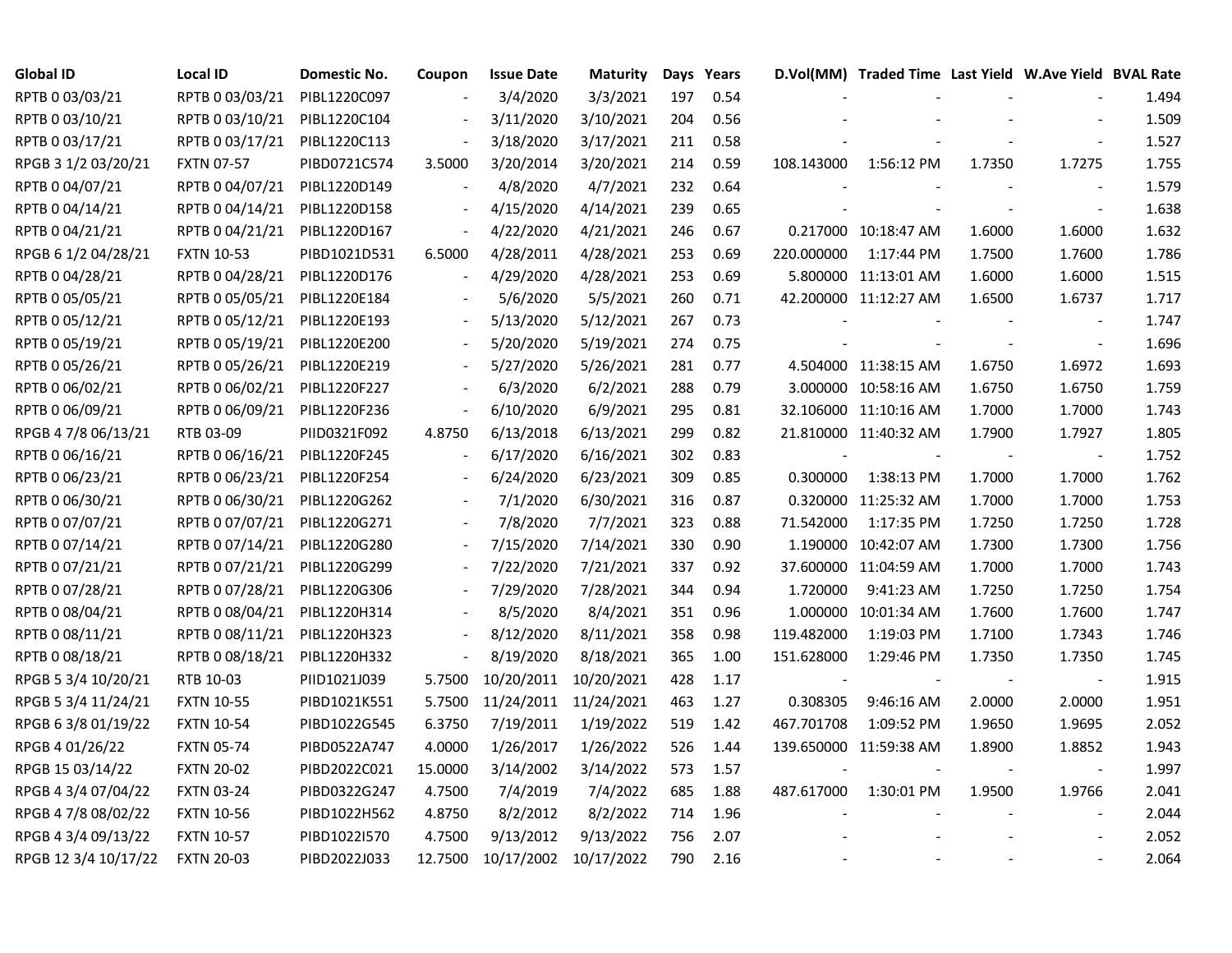| <b>Global ID</b>     | Local ID          | Domestic No. | Coupon  | <b>Issue Date</b> | <b>Maturity</b>  | Days | Years |              | D.Vol(MM) Traded Time Last Yield W.Ave Yield BVAL Rate |        |                          |       |
|----------------------|-------------------|--------------|---------|-------------------|------------------|------|-------|--------------|--------------------------------------------------------|--------|--------------------------|-------|
| RPGB 4 5/8 12/04/22  | RTB 05-11         | PIID0522L114 | 4.6250  | 12/4/2017         | 12/4/2022        | 838  | 2.29  |              | 30.400000 11:28:24 AM                                  | 2.0500 | 1.9957                   | 2.096 |
| RPGB 4 12/06/22      | <b>FXTN 10-58</b> | PIBD1022L585 | 4.0000  | 12/6/2012         | 12/6/2022        | 840  | 2.30  |              |                                                        |        |                          | 2.069 |
| RPGB 4 3/8 02/11/23  | RTB 03-10         | PIID0323B101 | 4.3750  | 2/11/2020         | 2/11/2023        | 907  | 2.48  | 1216.200000  | 1:42:50 PM                                             | 2.0350 | 2.0240                   | 2.067 |
| RPGB 13 02/20/23     | <b>FXTN 20-04</b> | PIBD2023B048 | 13.0000 | 2/20/2003         | 2/20/2023        | 916  | 2.51  |              |                                                        |        | $\overline{\phantom{a}}$ | 2.109 |
| RPGB 5 1/2 03/08/23  | <b>FXTN 05-75</b> | PIBD0523C752 | 5.5000  | 3/8/2018          | 3/8/2023         | 932  | 2.55  |              | 50.000000 10:34:14 AM                                  | 2.0350 | 2.0350                   | 2.118 |
| RPGB 3 1/2 04/21/23  | <b>FXTN 07-58</b> | PIBD0723D588 | 3.5000  | 4/21/2016         | 4/21/2023        | 976  | 2.67  |              | 107.906000 11:30:57 AM                                 | 2.0200 | 2.0224                   | 2.064 |
| RPGB 11 7/8 05/29/23 | <b>FXTN 20-05</b> | PIBD2023E054 | 11.8750 | 5/29/2003         | 5/29/2023 1,014  |      | 2.78  |              |                                                        |        |                          | 2.144 |
| RPGB 3 1/4 08/15/23  | RTB 10-04         | PIID1023H046 | 3.2500  | 8/15/2013         | 8/15/2023 1,092  |      | 2.99  | 63.285000    | 1:17:58 PM                                             | 2.3000 | 2.3226                   | 2.242 |
| RPGB 11 3/8 10/23/23 | <b>FXTN 20-06</b> | PIBD2023J068 | 11.3750 | 10/23/2003        | 10/23/2023 1,161 |      | 3.18  |              |                                                        |        | $\blacksquare$           | 2.194 |
| RPGB 6 1/4 03/12/24  | RTB 05-12         | PIID0524C129 | 6.2500  | 3/12/2019         | 3/12/2024 1,302  |      | 3.57  |              | 14.192500 11:29:41 AM                                  | 2.1650 | 2.1538                   | 2.244 |
| RPGB 4 1/2 04/20/24  | <b>FXTN 07-59</b> | PIBD0724D595 | 4.5000  | 4/20/2017         | 4/20/2024 1,341  |      | 3.67  |              |                                                        |        | $\blacksquare$           | 2.274 |
| RPGB 12 3/8 06/03/24 | <b>FXTN 20-07</b> | PIBD2024F075 | 12.3750 | 6/3/2004          | 6/3/2024 1,385   |      | 3.79  |              |                                                        |        | $\sim$                   | 2.267 |
| RPGB 12 7/8 08/05/24 | <b>FXTN 20-08</b> | PIBD2024H086 | 12.8750 | 8/5/2004          | 8/5/2024 1,448   |      | 3.96  |              |                                                        |        | $\blacksquare$           | 2.287 |
| RPGB 4 1/8 08/20/24  | <b>FXTN 10-59</b> | PIBD1024H595 | 4.1250  | 8/20/2014         | 8/20/2024 1,463  |      | 4.01  |              | 0.460000 10:23:04 AM                                   | 2.4200 | 2.4200                   | 2.315 |
| RPGB 4 1/4 10/17/24  | <b>FXTN 05-76</b> | PIBD0524J762 | 4.2500  | 10/17/2019        | 10/17/2024 1,521 |      | 4.16  |              |                                                        |        |                          | 2.248 |
| RPGB 13 3/4 11/11/24 | <b>FXTN 20-09</b> | PIBD2024K091 | 13.7500 | 11/11/2004        | 11/11/2024 1,546 |      | 4.23  |              |                                                        |        |                          | 2.317 |
| RPGB 5 3/4 04/12/25  | <b>FXTN 07-61</b> | PIBD0725D618 | 5.7500  | 4/12/2018         | 4/12/2025 1,698  |      | 4.65  |              |                                                        |        | $\overline{\phantom{a}}$ | 2.457 |
| RPGB 12 1/8 04/14/25 | <b>FXTN 20-10</b> | PIBD2025D103 | 12.1250 | 4/14/2005         | 4/14/2025 1,700  |      | 4.65  |              |                                                        |        | $\blacksquare$           | 2.362 |
| RPGB 2 5/8 08/12/25  | RTB 05-13         | PIID0525H130 | 2.6250  | 8/12/2020         | 8/12/2025 1,820  |      | 4.98  | 18725.211000 | 1:57:57 PM                                             | 2.3900 | 2.3923                   | 2.395 |
| RPGB 3 5/8 09/09/25  | <b>FXTN 10-60</b> | PIBD10251608 | 3.6250  | 9/9/2015          | 9/9/2025 1,848   |      | 5.06  |              |                                                        |        | $\blacksquare$           | 2.461 |
| RPGB 12 1/8 10/20/25 | <b>FXTN 20-11</b> | PIBD2025J116 | 12.1250 | 10/20/2005        | 10/20/2025 1,889 |      | 5.17  |              |                                                        |        |                          | 2.415 |
| RPGB 18 1/4 11/29/25 | <b>FXTN 25-01</b> | PIBD2525K015 | 18.2500 | 11/29/2000        | 11/29/2025 1,929 |      | 5.28  |              |                                                        |        | $\blacksquare$           | 2.426 |
| RPGB 10 1/4 01/19/26 | <b>FXTN 20-12</b> | PIBD2026A122 | 10.2500 | 1/19/2006         | 1/19/2026 1,980  |      | 5.42  |              |                                                        |        | $\blacksquare$           | 2.438 |
| RPGB 6 1/4 02/14/26  | <b>FXTN 07-62</b> | PIBD0726B627 | 6.2500  | 2/14/2019         | 2/14/2026 2,006  |      | 5.49  |              | 8.140000 11:26:05 AM                                   | 2.4000 | 2.3854                   | 2.362 |
| RPGB 3 1/2 09/20/26  | RTB 10-05         | PIID1026I057 | 3.5000  | 9/20/2016         | 9/20/2026 2,224  |      | 6.09  |              | 50.050000 10:49:41 AM                                  | 2.7500 | 2.6501                   | 2.671 |
| RPGB 6 1/4 10/20/26  | RTB 15-01         | PIID1526J019 | 6.2500  | 10/20/2011        | 10/20/2026 2,254 |      | 6.17  |              |                                                        |        | $\blacksquare$           | 2.519 |
| RPGB 8 12/07/26      | <b>FXTN 20-13</b> | PIBD2026L139 | 8.0000  | 12/7/2006         | 12/7/2026 2,302  |      | 6.30  |              |                                                        |        | $\blacksquare$           | 2.539 |
| RPGB 5 3/8 03/01/27  | RTB 15-02         | PIID1527C023 | 5.3750  | 3/1/2012          | 3/1/2027 2,386   |      | 6.53  |              | 75.000000 10:00:17 AM                                  | 2.7500 | 2.7500                   | 2.769 |
| RPGB 4 3/4 05/04/27  | <b>FXTN 10-61</b> | PIBD1027E617 | 4.7500  | 5/4/2017          | 5/4/2027 2,450   |      | 6.71  |              |                                                        |        |                          | 2.648 |
| RPGB 8 5/8 09/06/27  | <b>FXTN 20-14</b> | PIBD2027I140 | 8.6250  | 9/6/2007          | 9/6/2027 2,575   |      | 7.05  |              |                                                        |        | $\overline{\phantom{a}}$ | 2.565 |
| RPGB 6 1/4 03/22/28  | <b>FXTN 10-63</b> | PIBD1028C635 | 6.2500  | 3/22/2018         | 3/22/2028 2,773  |      | 7.59  |              |                                                        |        | $\blacksquare$           | 2.608 |
| RPGB 9 1/2 12/04/28  | <b>FXTN 20-15</b> | PIBD2028L151 | 9.5000  | 12/4/2008         | 12/4/2028 3,030  |      | 8.30  |              |                                                        |        | $\blacksquare$           | 2.619 |
| RPGB 67/8 01/10/29   | <b>FXTN 10-64</b> | PIBD1029A644 | 6.8750  | 1/10/2019         | 1/10/2029 3,067  |      | 8.40  | 600.500000   | 1:58:56 PM                                             | 2.5000 | 2.5000                   | 2.501 |
| RPGB 8 3/4 05/27/30  | <b>FXTN 20-16</b> | PIBD2030E166 | 8.7500  | 5/27/2010         | 5/27/2030 3,569  |      | 9.77  |              |                                                        |        |                          | 2.632 |
| RPGB 2 7/8 07/09/30  | <b>FXTN 10-65</b> | PIBD1030G655 | 2.8750  | 7/9/2020          | 7/9/2030 3,612   |      | 9.89  |              | 717.000000 11:52:04 AM                                 | 2.5250 | 2.5187                   | 2.528 |